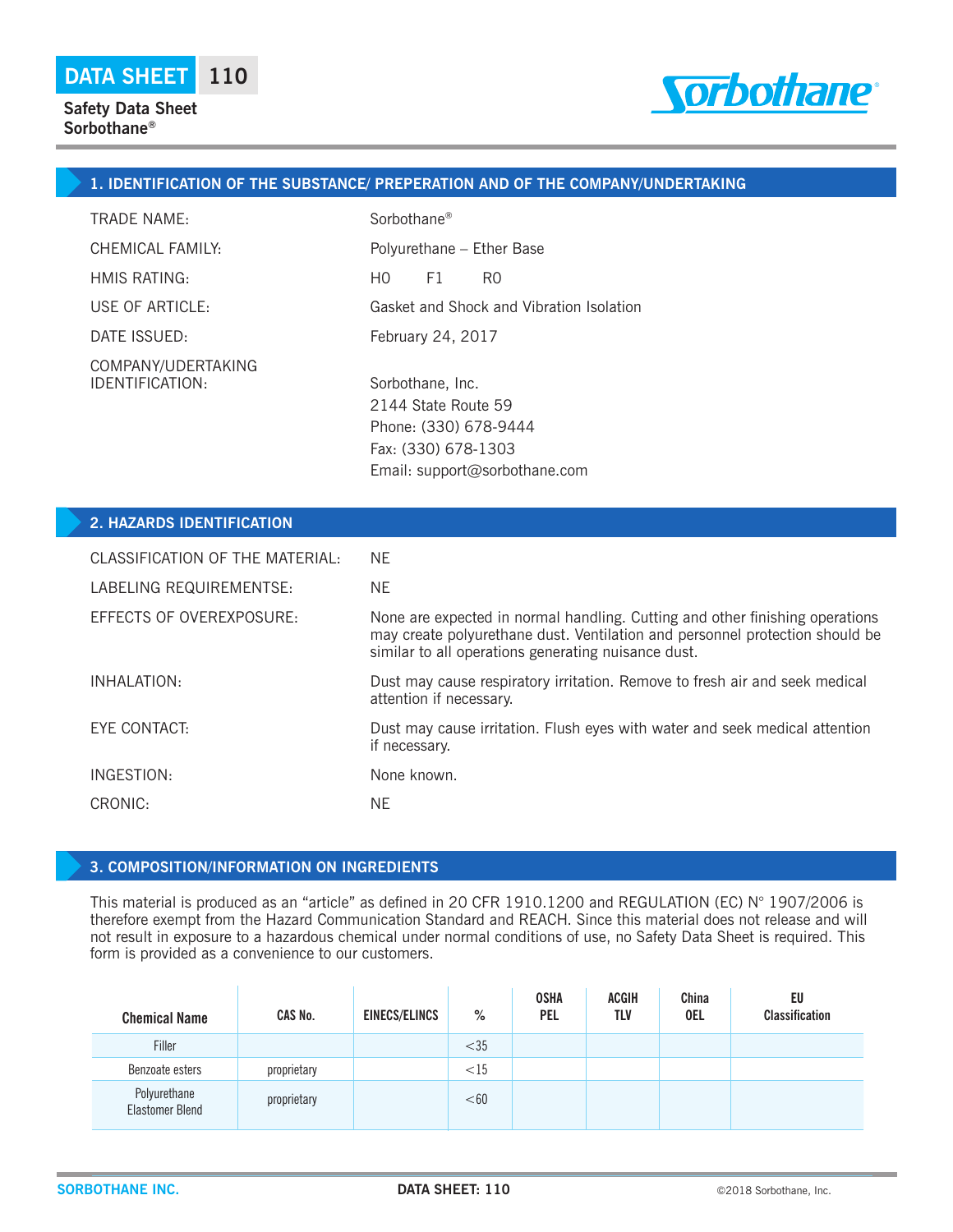## **Safety Data Sheet Sorbothane®**



| <b>4. FIRST-AID MEASURES</b> |                                                                                                                  |
|------------------------------|------------------------------------------------------------------------------------------------------------------|
| INHALATION:                  | Remove to fresh air. Obtain medical attention if symptoms persist.                                               |
| EYE CONTACT:                 | Flush eyes with large amounts of water for at least 15 minutes. Obtain<br>medical attention if symptoms persist. |
| SKIN CONTACT:                | Wash affected areas thoroughly with soap and water. If irritation develops,<br>seek medical attention.           |
| INGESTION:                   | ΝA                                                                                                               |

| <b>5. FIRE-FIGHTING MEASURES</b>    |                                                                   |
|-------------------------------------|-------------------------------------------------------------------|
| <b>FLASH POINT:</b>                 | $NA \ ^{\circ}C \ (^{\circ}F)$<br>Flammable Limits: LEL NA UEL NA |
| AUTOIGNITION TEMPERATURE:           | 398 °C (750°F)                                                    |
| EXTINGUISHING MEDIA:                | X Water Spray X Foam X CO2 X Dry Chemical<br>Other                |
| SPECIAL FIRE FIGHTING PROCEDURES:   | Wear self-contained breathing apparatus                           |
| UNUSUAL FIRE AND EXPLOSION HAZARDS: | None                                                              |

| <b>6. ACCIDENTAL RELEASE MEASURES</b> |                                                             |
|---------------------------------------|-------------------------------------------------------------|
| PERSONAL PRECAUTIONS:                 | None needed.                                                |
| ENVIRONMENTAL PRECAUSTIONS:           | None needed.                                                |
| CLEAN UP:                             | Place into suitable container for disposal. See Section 13. |

| <b>7. HANDLING AND STORAGE</b> |                                           |
|--------------------------------|-------------------------------------------|
| HANLDING:                      | Keep away from flames and excessive heat. |
| STORAGE:                       | Avoid excessive heat and humidity.        |

## **8. EXPOSURE CONTROLS/PERSONAL PROTECTION**

| RESPIRATORY PROTECTION: | None needed under normal handling.                                              |
|-------------------------|---------------------------------------------------------------------------------|
| VENTILATION<br>GENERAL: | Recommended for all industrial operations.                                      |
| PERSONAL PROTECTION     |                                                                                 |
| HAND:                   | Gloves to avoid skin contact if desired.                                        |
| FYF:                    | Safety glasses with side-shields are recommended for all industrial operations. |
| SKIN:                   | None required.                                                                  |
| OTHER:                  | Handle in accordance with good industrial hygiene and safety practice.          |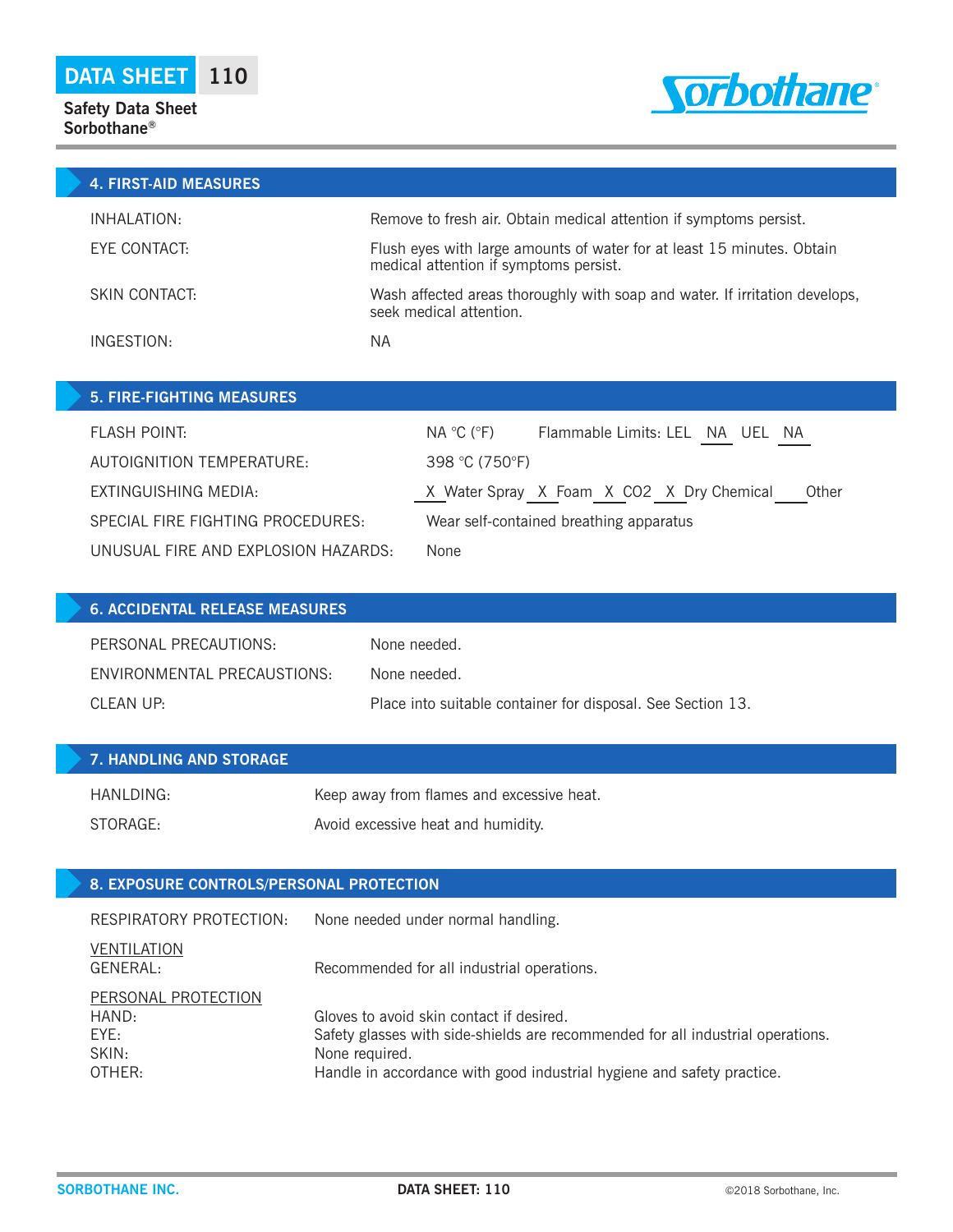

# **9. PHYSICAL AND CHEMICAL PROPERTIES**

| APPEARANCE:                       |                             |
|-----------------------------------|-----------------------------|
| ODOR:                             | Slight Odor                 |
| PHYSICAL STATE:                   | Solid                       |
| <b>BOILING POINT:</b>             | NA °C (°F)                  |
| <b>MELTING POINT:</b>             | $>93$ °C ( $>200$ °F)       |
| <b>FREEZING POINT:</b>            | NA °C (°F)                  |
| <b>FLASH POINT:</b>               | NA °C (°F)                  |
| <b>WATER SOLUBILITY:</b>          | Negligible                  |
| <b>VAPOR DENSITY:</b>             | <b>NA</b>                   |
| <b>VAPOR PRESSURE:</b>            | <b>NA</b>                   |
| <b>SPECIFIC GRAVITY:</b>          | $1.270 - 1.320$ (Water = 1) |
| PARTITION COEFFICIENT:            | NA.                         |
| <b>EVAPORATION RATE:</b>          | <b>NA</b>                   |
| <b>RELATIVE DENSITY</b>           | <b>NA</b>                   |
| VISCOSITY:                        | <b>NA</b>                   |
| <b>AUTO-IGNITION TEMPERATURE:</b> | 398 °C (750°F)              |
| DECOMPOSITION TEMPERATURE:        | NA °C (°F)                  |
| PH:                               | NA.                         |
| FLAMMABILITY:                     | <b>NA</b>                   |

## **10. STABILITY AND REACTIVITY**

| STABLE: X                         | UNSTABLE:                                                                                 |
|-----------------------------------|-------------------------------------------------------------------------------------------|
| CONDITIONS TO AVOID:              | Fire                                                                                      |
| MATERIALS TO AVOID:               | <b>Oxidizing Agents</b>                                                                   |
| HAZARDOUS POLYMERIZATION:         | May Occur<br>Does Not Occur<br>X                                                          |
| HAZARDOUS DECOMPOSITION PRODUCTS: | Carbon Dioxide, Carbon Monoxide, Hydrogen Cyanide, Nitrous Oxide<br>and other toxic fumes |

| 11. TOXICOLOGICAL INFORMATION     |                 |                                                                              |
|-----------------------------------|-----------------|------------------------------------------------------------------------------|
| CARCINOGENIC STATUS:              |                 | The chemical structure does not suggest a specific alert for such an effect. |
| <b>12. ECOLOGICAL INFORMATION</b> |                 |                                                                              |
| ECOTOXICITY:                      | ΝA              |                                                                              |
| <b>SORBOTHANE INC.</b>            | DATA SHEET: 110 | ©2018 Sorbothane, Inc.                                                       |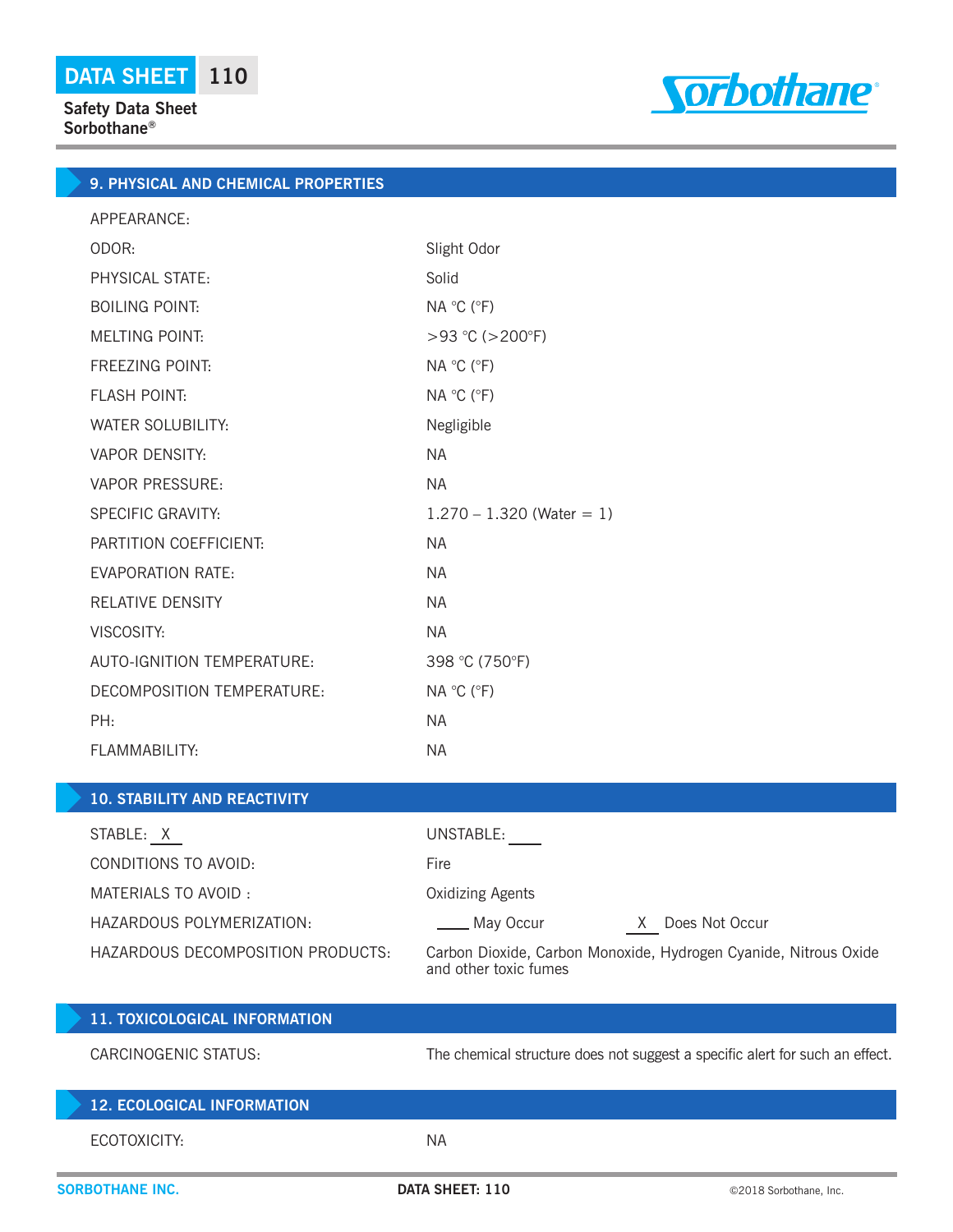

|                                                  | <b>13. DISPOSAL CONSIDERATION</b>                                                       |                           |                                                                  |
|--------------------------------------------------|-----------------------------------------------------------------------------------------|---------------------------|------------------------------------------------------------------|
| PHYSICAL/CHEMICAL PROPERTIES AFFECTING DISPOSAL: |                                                                                         | None                      |                                                                  |
| ENVIRONMENTAL TOXICITY DATA:                     |                                                                                         | <b>NA</b>                 |                                                                  |
|                                                  | WASTE DISPOSAL METHOD:                                                                  |                           | Dispose of in accordance with applicable federal,                |
|                                                  |                                                                                         |                           | state, provincial and local laws and regulations.                |
|                                                  | <b>14. TRANSPORT INFORMATION</b>                                                        |                           |                                                                  |
|                                                  | UN NUMBER:                                                                              | Not Regulated             |                                                                  |
|                                                  | UN PROPER SHIPPING NAME:                                                                | Not Regulated             |                                                                  |
|                                                  | HAZARD CLASS (ES):                                                                      | Not Regulated             |                                                                  |
|                                                  | PACKING GROUP:                                                                          | Not Regulated             |                                                                  |
|                                                  | <b>ENVIRONMENTAL HAZARDS:</b>                                                           | Not Regulated             |                                                                  |
|                                                  |                                                                                         |                           |                                                                  |
|                                                  | <b>15. REGULATORY INFORMATION</b>                                                       |                           |                                                                  |
|                                                  | INTERNATIONAL REGULAATIONS:                                                             | Canadian (DSL/NDSL): NA   |                                                                  |
|                                                  | Australian (AC:IS):                                                                     | <b>NA</b>                 |                                                                  |
|                                                  | Korea (KECI):                                                                           | <b>NA</b>                 |                                                                  |
|                                                  | Japan (ENCS, MITI):                                                                     | <b>NA</b>                 |                                                                  |
|                                                  | China (SEPA):                                                                           | Article - exempt          |                                                                  |
|                                                  | <b>REACH Directive:</b>                                                                 |                           | Material is Classified as an Article                             |
|                                                  | EU Directive 2011/64/EC (RoHS):                                                         | the RoHS directive.       | Does not contain any intentionally added substances mentioned by |
|                                                  | European Symbol:                                                                        | (dangerous preparations). | Not classified according to directive 1999/45/EC & 2001/60/EC    |
|                                                  | R-Phase(s):                                                                             | <b>NA</b>                 |                                                                  |
|                                                  | S-Phase(s):                                                                             | <b>NA</b>                 |                                                                  |
|                                                  | TSCA (Toxic Substances Control Act):                                                    | <b>NA</b>                 |                                                                  |
|                                                  | <b>CERCLA (Comprehensive Emergency</b><br>Response, Compensation and Liability<br>Act): | <b>NA</b>                 |                                                                  |
|                                                  | SARA TITLE III (Superfund Amendments<br>andReauthorization Act):                        | <b>NA</b>                 |                                                                  |
|                                                  | 311/312 HAZARD CATAGORIES:                                                              | None                      |                                                                  |
|                                                  | CA Prop 65:                                                                             | <b>NA</b>                 |                                                                  |